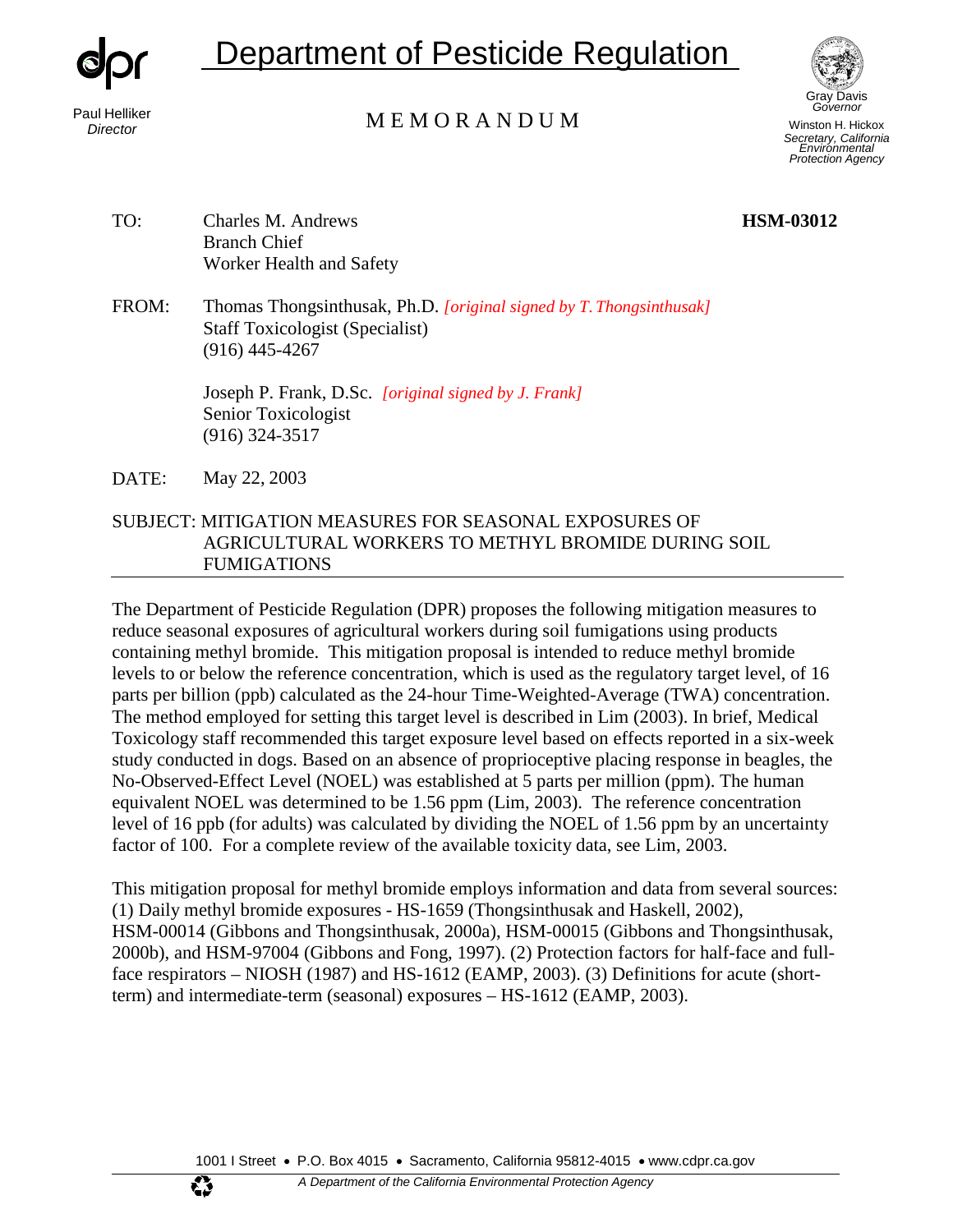According to the California Pesticide Use Summaries Database from 1998 to 2000 (UC IPM, 2003), the high use period for methyl bromide in California occurs from August to October. During the highest portion of this high use "season", it is anticipated that agricultural workers may work five to seven days per week over approximately one month. This exposure scenario extends well beyond what would normally be considered short-term (acute) exposure (1 to 7 days) and is significantly less than what is typically considered annual (chronic) exposure (1 year). In this mitigation effort, we refer to this exposure scenario as intermediate-term exposure. Furthermore, we assume that intermediate-term exposure (sometimes referred to as seasonal exposure) is continuous. This one-month intermediate-term exposure was compared to sub-chronic toxicity data for consideration of potential toxicological impacts. For exposure periods beyond one month, it is assumed that the exposures would be intermittent rather than continuous. While the potential for adverse effects from intermittent exposure will not be directly addressed in the mitigation proposal, it is assumed that measures intended to mitigate intermediate-term continuous exposure will adequately mitigate intermediate-term intermittent exposures as well.

The Worker Health and Safety (WH&S) Branch of DPR, uses the arithmetic mean of exposures to represent exposures with durations longer than seven-days (EAMP, 2003). The average (mean) daily exposure is used because an upper bound exposure is considered unlikely to occur on a daily basis over an extended period of time. For exposure durations longer than short-term, a worker is expected to encounter a range of daily exposures with the average daily values assumed to be the best representation of a worker's typical daily exposure. Some of the conditions that would be expected to support this assumption include fluctuations in application rates, changes in environmental conditions such as temperature, wind speed and direction, different soil types, and different soil moisture content in treated fields.

The maximum work time for agricultural workers was determined by using the formula shown below.

Maximum work time (hours)/day = 16 ppb (regulatory target level) x 24 hours/Observed (measured) methyl bromide concentration (ppb; not the TWA concentration).

A default protection factor of 90% is applied for a half-face respirator and 99% for a full-face respirator (EAMG, 2003). These default protection factors are consistent with the recommendation of National Institute for Occupational Safety and Health (NIOSH, 1987). When required, handlers of methyl bromide must wear NIOSH-certified respiratory protection specifically recommended by the manufacturer for use in atmospheres containing less than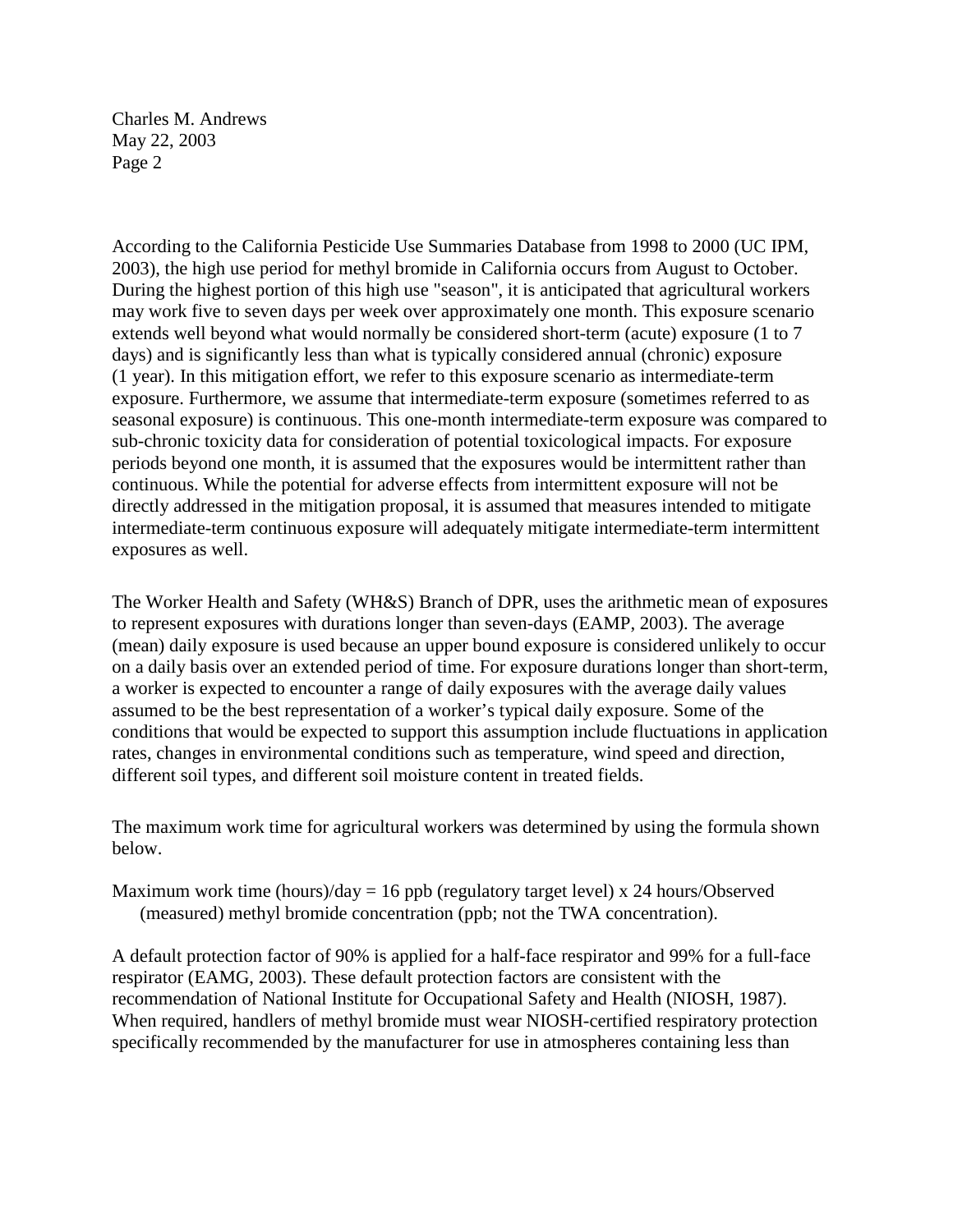5 ppm methyl bromide. Fumigation handlers must wear the required respiratory protection during the entire duration of the fumigation handling activity. NIOSH-approved air-supplying respiratory protection may be used in lieu of chemical cartridge respirators.

Handlers of methyl bromide can follow one of the two options of mitigation measures depending on their actual workdays in a period of time.

## Option 1. Require a half-face or a full-face respirator.

Seasonal exposure estimates for handlers of methyl bromide and daily maximum work time (hours) for workers performing various work tasks are shown in Table 1. Factors and formula used in the calculation of the maximum work time are shown above. Daily allowable work hours for handlers not wearing a respirator range from 0.4 to 3 hours. In general, most of these restricted daily work hours are considered impractical for handlers of methyl bromide. When these handlers wear an appropriate half-face respirator, daily work hours can be extended, except for a few work tasks as shown in Table 1. An employee may perform fumigation-handling activities without the work hour limitations specified in Table 1 if an appropriate full-face respirator is worn during the entire duration of the activity.

## Option 2. Limit maximum workdays to less than three days per calendar month.

As previously indicated, exposure durations of seven-days or fewer are considered short-term (or acute). When workdays for handlers are limited to no more than three-days per calendar month, we assume that intermediate-term exposure and its potential toxicological impact can be avoided. By allowing workers to work any three-days in a single calendar month, a maximum of six-days over a period approximating one month could result; i.e., when back to back three-days per month exposures occur. Under these conditions, we assume that the toxicologic impact would be in response to short-term exposure. Therefore, when handlers follow these workday limitations, they need only follow short-term exposure mitigation measures; i.e., they will not be required to wear respiratory protection provided they follow daily work hour limitations as specified in Table 2. To qualify for this option, handlers must not have work related exposures to methyl bromide for 30-days prior to initiation of this option. Furthermore, they must not be exposed to methyl bromide from performing other work tasks. Adequate records must be kept to confirm these requirements. This option may be time consuming regarding the record keeping and verification processes, however, it will allow less stringent mitigation efforts for occasional users of methyl bromide.

The acceptable fumigation methods for methyl bromide and requirements for each of these methods under options 1 and 2 are shown in Appendix A.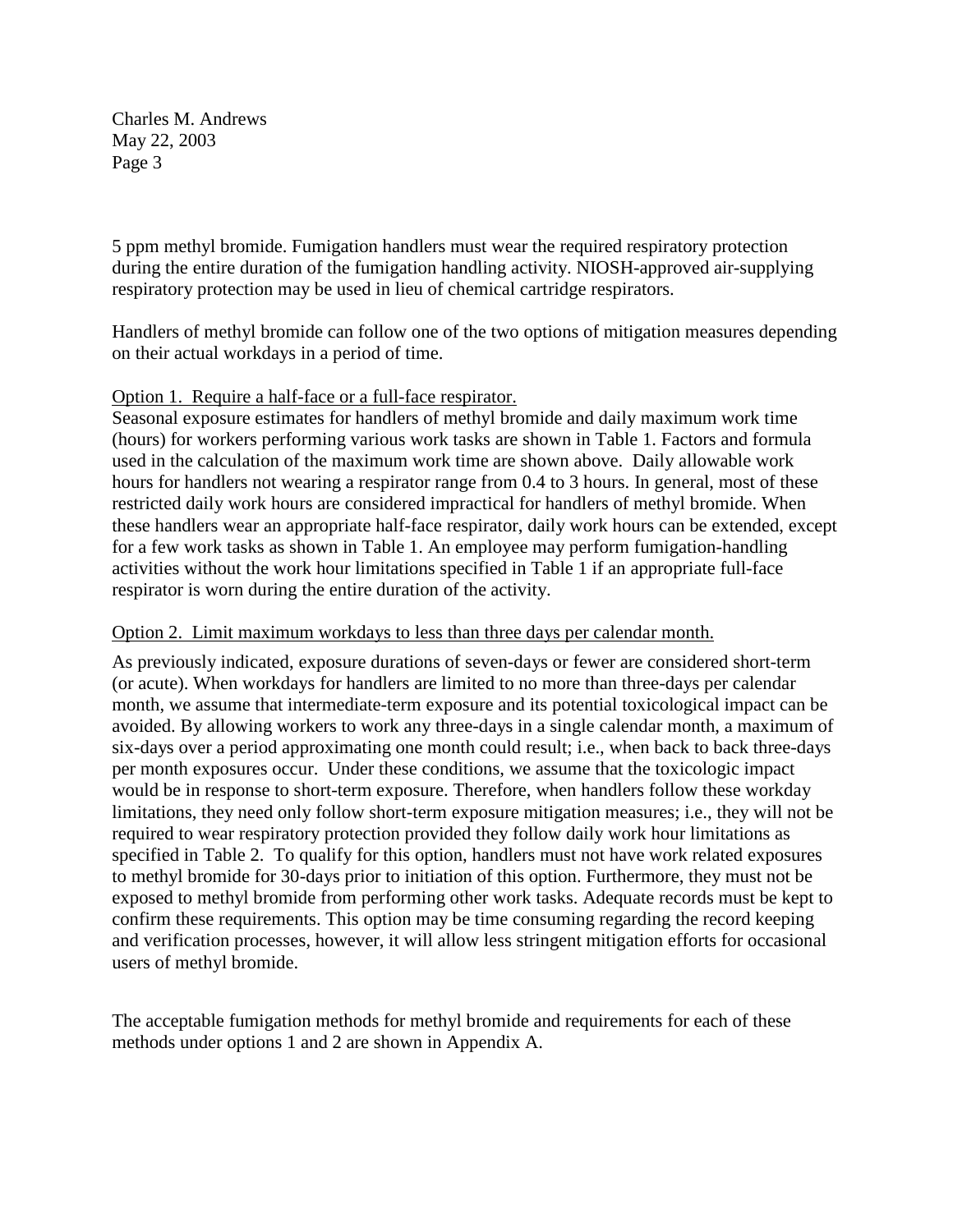#### References:

- DPR. 2003. Emergency regulations currently in effects: Methyl bromide field fumigation (Readopted on January 21, 2003; Effective through May 21, 2003). (*[http://www.cdpr.ca.gov/docs/legbills/emergregs.htm](http://www.cdpr.ca.gov/docs/legbills/emergregs.htm))*).
- Exposure Assessment and Mitigation Program (EAMP). 2003. Guidance for the preparation of human pesticide exposure assessment documents (Draft). Worker Health and Safety Branch, Department of Pesticide Regulation. HS-1612.
- Gibbons, D., and Fong, H. 1997. Hot gas injection fumigation study results. A memorandum to John M. Donahue. Worker Health and Safety Branch, Department of Pesticide Regulation. HSM-97004.
- Gibbons, D., and Thongsinthusak, T. 2000a. Recommended worker safety mitigation measures for methyl bromide soil fumigation regulations. Memorandum to Chuck Andrews. Worker Health and Safety Branch, Department of Pesticide Regulation. HSM-00014.
- Gibbons, D., and Thongsinthusak, T. 2000b. Revised work hours for methyl bromide soil regulations. Memorandum to Chuck Andrews. Worker Health and Safety Branch, Department of Pesticide Regulation. HSM-00015.
- Lim, L. 2003. Methyl bromide: Risk characterization document Inhalation exposure. Addendum to Volume I (RCD 2002-03). Medical Toxicology Branch, Department of Pesticide Regulation.
- National Institute for Occupational Safety and Health (NIOSH). 1987. NIOSH respirator decision logic. U.S. Department of Health and Human Services, Public Health Service, Center for Disease Control, National Institute for Occupational Safety and Health, Division of Standards Development and Technology Transfer. May.
- Thongsinthusak, T., and Haskell, D. 2002. Estimation of exposure of persons in California to methyl bromide during and/or after agricultural and nonagricultural uses. Worker Health and Safety Branch, Department of Pesticide Regulation. HS-1659.
- University of California, Statewide Integrated Pest Management Program (UC IPM). 2003. Methyl bromide use in California (1998-2000). (*[http://www.ipm.ucdavis.edu/PUSE/puse1.html](http://www.ipm.ucdavis.edu/PUSE/puse1.html))*).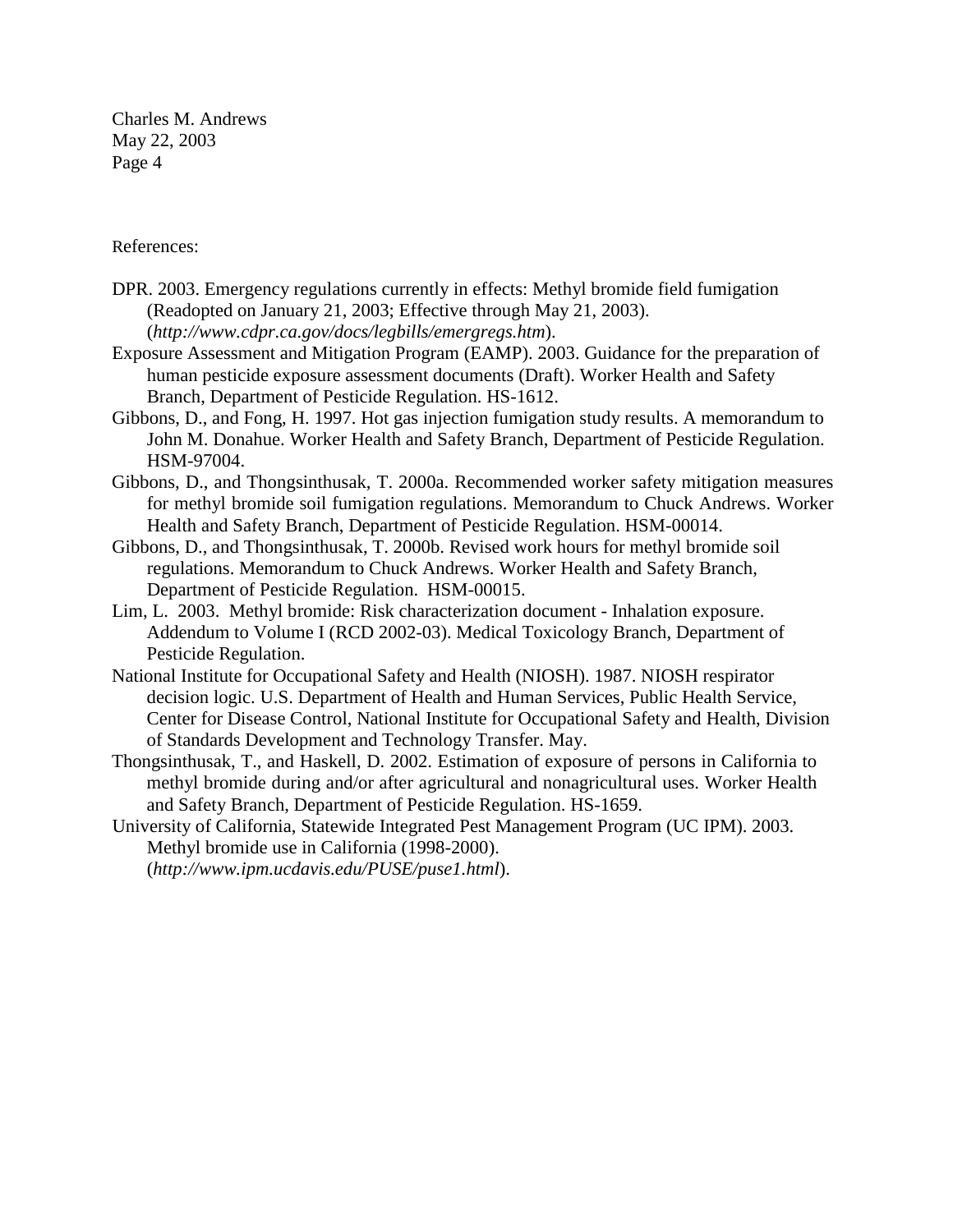|                        |                  |                           |                | Without a half-face respirator |                  | With a half-face respirator |                  |
|------------------------|------------------|---------------------------|----------------|--------------------------------|------------------|-----------------------------|------------------|
| Application method     | Reference        | Work task <sup>a</sup>    | Replicate      | Mean MB (ppb) Maximum work     |                  | Mean MB (ppb)               | Maximum work     |
|                        |                  |                           |                | (not the TWA)                  | time $(hours)^b$ | (not the TWA)               | time $(hours)^b$ |
| $(1)$ . Nontarp/       | HSM-00014        | Applicator                | 4              | 416                            |                  | 41.6                        | 9                |
| Shallow/Bed            |                  | <b>Cultipacker Driver</b> |                | 327                            |                  | 32.7                        | 12               |
| $(2a)$ . Nontarp/Deep/ | $HS-1659(B.6)$   | Applicator                | $\overline{2}$ | 635                            |                  |                             |                  |
| <b>Broadcast</b>       |                  | Cultipacker Driver        |                | 410                            |                  |                             |                  |
| $(2b)$ . Nontarp/Deep/ | $HS-1659(B.6)$   | Applicator                |                | 240                            |                  |                             |                  |
| <b>Broadcast</b>       |                  | Cultipacker Driver        |                | 290                            |                  |                             |                  |
| (2c). Nontarp/Deep/    | $HS-1659(B.7)$   | Applicator                |                | 360                            |                  |                             |                  |
| <b>Broadcast</b>       |                  |                           |                |                                |                  |                             |                  |
| (2d). Nontarp/Deep/    | $HS-1659(B.7)$   | Applicator                | $\overline{2}$ | 388                            |                  |                             |                  |
| <b>Broadcast</b>       |                  | Cultipacker Driver        |                | 141                            |                  |                             |                  |
|                        |                  | Supervisor                |                | 280                            |                  |                             |                  |
| $(2e)$ . Nontarp/Deep/ | $HS-1659(B.8)$   | Applicator                |                | 30                             |                  |                             |                  |
| <b>Broadcast</b>       |                  | Cultipacker Driver        |                | 30                             |                  |                             |                  |
| Nontarp/Deep/<br>(2).  | Weighted-        | Applicator                |                | 382                            |                  | 38.2                        | 10               |
| <b>Broadcast</b>       | mean MB          | Cultipacker Driver        | 5              | 202                            |                  | 20.2                        | 19               |
|                        | $(from B.6-B.8)$ | Supervisor                |                | 280                            |                  | 28.0                        | 14               |
| (3). Tarp/Shallow/     | $HS-1659$ (B.1)  | Applicator                | 8              | 459                            |                  | 45.9                        | 8                |
| <b>Broadcast</b>       | $HS-1659(B.2)$   | Copilot                   |                | 926                            | 0.4              | 92.6                        |                  |
|                        | $HS-1659(B.3)$   | Shoveler                  | 10             | 609                            |                  | 60.9                        | 6                |
|                        | HS-1659 (B.12)   | Tarp cutter <sup>c</sup>  | 3              | 326                            |                  | 32.6                        | 12               |
|                        | HS-1659 (B.12)   | Tarp remover <sup>c</sup> | 12             | 131                            |                  | 13.1                        | 29               |

Table 1. Mitigation Measures for Seasonal Exposures of Agricultural Workers to Methyl Bromide (MB).

Note: HS-1659 (B.6) means MB data were from the exposure document, HS-1659, Table B.6 (Thongsinthusak and Haskell, 2002). HSM-00014 means MB data were from HSM-00014 (Gibbons and Thongsinthusak, 2000a). Nontarp/shallow/bed means MB is injected into bedded soil using shallow shanks. Bed is not covered with tarpaulin.<br>Cultipacker driver is synonymous with tractor equipment driver.<br>Determined based on the target exposure lev

 $\epsilon$  A different study employing application method 3 (Tarpaulin/Shallow/Broadcast) is used.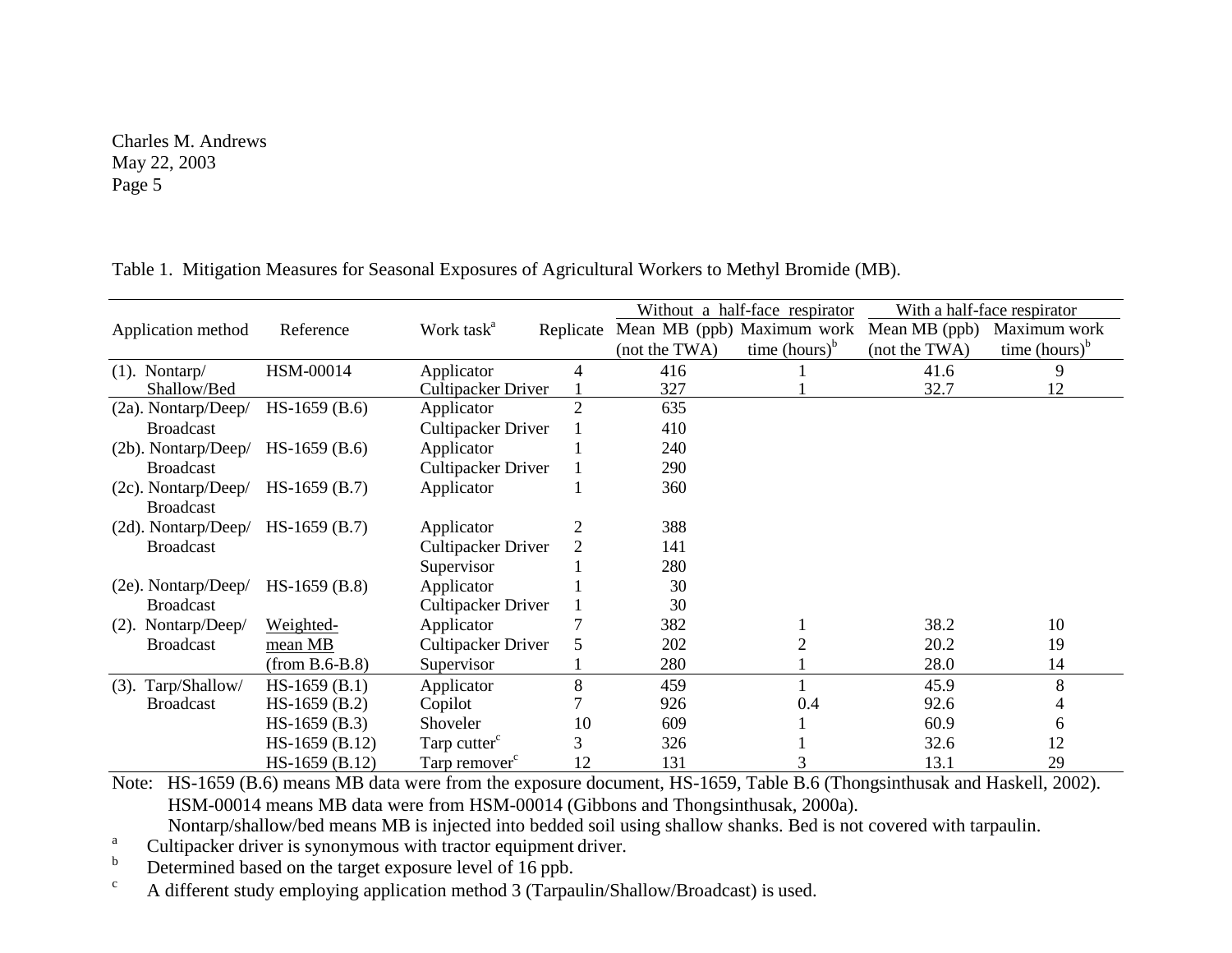|                                               |                                                           |                           |                               | Without a half-face respirator |                  | With a half-face respirator |                  |
|-----------------------------------------------|-----------------------------------------------------------|---------------------------|-------------------------------|--------------------------------|------------------|-----------------------------|------------------|
| Application method                            | Reference                                                 | Work task                 | Replicate                     | Mean MB (ppb) Maximum work     |                  | Mean MB (ppb)               | Maximum work     |
|                                               |                                                           |                           |                               | (not the TWA)                  | time $(hours)^a$ | (not the TWA)               | time $(hours)^a$ |
| (4a). Tarp/Shallow/                           | $HS-1659(B.9)$                                            | Applicator                |                               | 330                            |                  |                             |                  |
| <b>Bed</b>                                    |                                                           | Copilot                   |                               | 432                            |                  |                             |                  |
| $(4b)$ . Tarp/Shallow/                        | $HS-1659$ (B.9)                                           | Applicator                |                               | 180                            |                  |                             |                  |
| <b>Bed</b>                                    |                                                           | Copilot                   |                               | 690                            |                  |                             |                  |
| $(4c)$ . Tarp/Shallow/                        | $HS-1659$ (B.10)                                          | Driver 1(applicator)      |                               | 120                            |                  |                             |                  |
| <b>Bed</b>                                    |                                                           | Applicator 1              |                               | 180                            |                  |                             |                  |
|                                               |                                                           | Drip tape layer           |                               | 270                            |                  |                             |                  |
|                                               |                                                           | Driver 2 (tarp)           |                               | 20                             |                  |                             |                  |
|                                               |                                                           | Copilot (tarp)            | $\overline{2}$                | 142                            |                  |                             |                  |
| Tarp/Shallow/<br>$(4)$ .                      | Weighted-                                                 | Applicator                | 4                             | 203                            |                  | 20                          | 19               |
| <b>Bed</b>                                    | mean MB                                                   | Copilot                   | 5                             | 503                            |                  | 50                          | 8                |
| Tarp cutter <sup>c</sup><br>$(from B.9-B.10)$ |                                                           |                           | Use work time in method $(3)$ |                                |                  |                             |                  |
|                                               |                                                           | Tarp remover <sup>c</sup> |                               | Use work time in method $(3)$  |                  |                             |                  |
| Tarp/Deep/<br>(5).                            | $HS-1659$ (B.1)                                           | Applicator                | 8                             | 459                            |                  | 45.9                        | 8                |
| <b>Broadcast</b> <sup>b</sup>                 | $HS-1659$ (B.2)                                           | Copilot                   |                               | 926                            | 0.4              | 92.6                        | 4                |
|                                               | $HS-1659$ (B.3)                                           | Shoveler                  | 10                            | 609                            |                  | 60.9                        | 6                |
|                                               | Tarp cutter <sup>c</sup><br>Use work time in method $(3)$ |                           |                               |                                |                  |                             |                  |
|                                               |                                                           | Tarp remover <sup>c</sup> |                               | Use work time in method $(3)$  |                  |                             |                  |
| Drip System -<br>(6).                         | Gibbons & Fong                                            | Applicator                | 15                            | 793                            | 0.5              | 79.3                        | 5                |
| <b>Hot Gas</b>                                | (1997)                                                    | Tarp cutter <sup>c</sup>  |                               | Use work time in method $(3)$  |                  |                             |                  |
|                                               |                                                           | Tarp remover <sup>c</sup> |                               | Use work time in method (3)    |                  |                             |                  |

Table 1 (cont.). Mitigation Measures for Seasonal Exposures of Agricultural Workers to Methyl Bromide (MB).

 $T_{\rm b}$  Determined based on the target exposure level of 16 ppb.

No monitoring data for this method, but the application method is considered to be comparable to "Tarpaulin/Shallow/Broadcast (method 3)."

 $\mu$ <sup>c</sup> A different study employing application method 3 (Tarpaulin/Shallow/Broadcast) is used.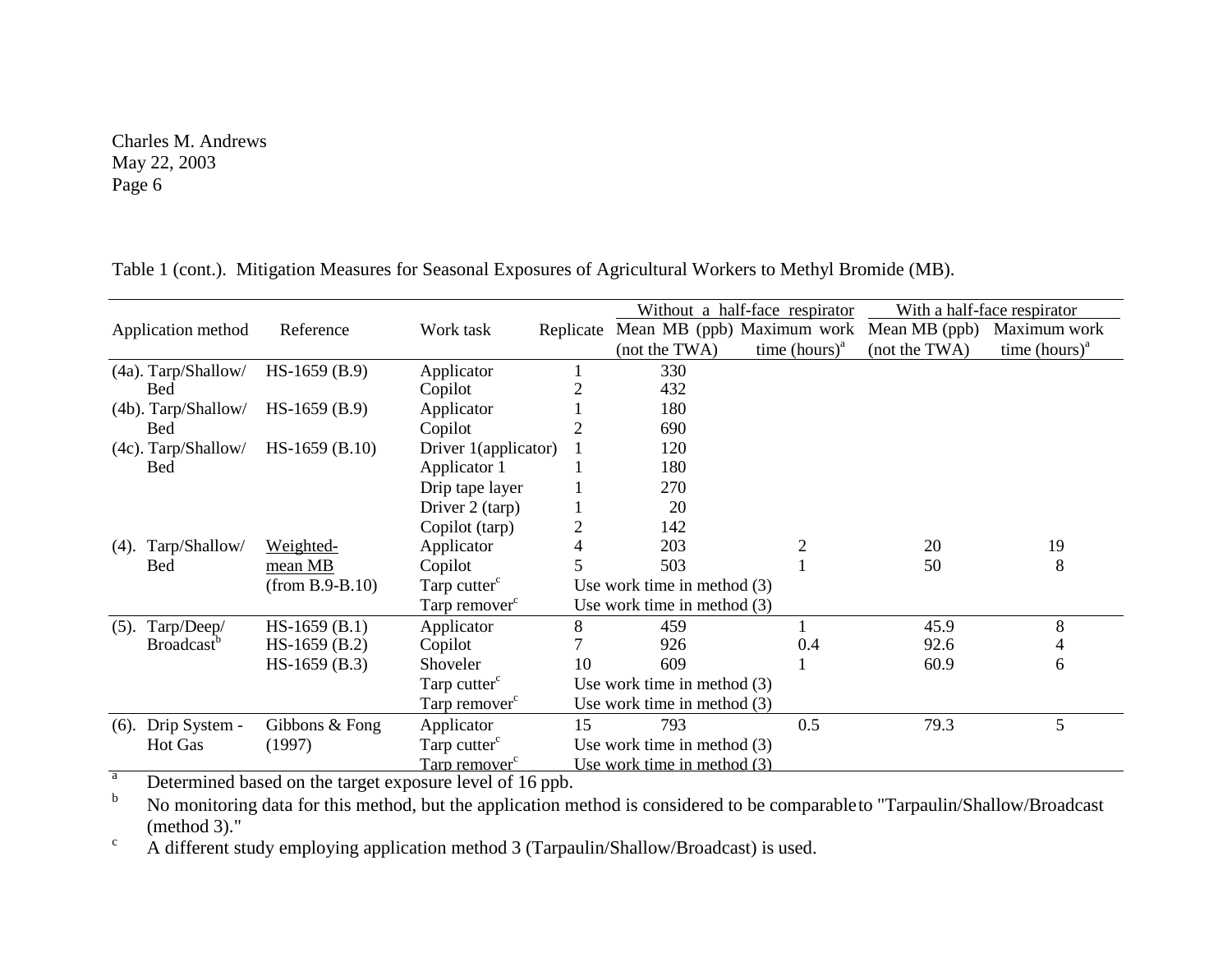| Fumigation Method/Activities     | Maximum<br><b>Application Rate</b> | Maximum Work Hours in a<br>24-Hour Period |  |
|----------------------------------|------------------------------------|-------------------------------------------|--|
|                                  |                                    | (without the use of respirators)          |  |
| Nontarpaulin/Shallow/Bed:        |                                    |                                           |  |
| <b>Tractor Equipment Driving</b> | 200 lbs.                           | $4*$                                      |  |
| Nontarpaulin/Deep/Broadcast:     |                                    |                                           |  |
| <b>Tractor Equipment Driving</b> | 400 lbs.                           | $4*$                                      |  |
| Tarpaulin/Shallow/Broadcast:     |                                    |                                           |  |
| <b>Tractor Equipment Driving</b> |                                    | $4*$                                      |  |
| Shoveling, Copiloting            | 400 lbs.                           | $3*$                                      |  |
| <b>Tarpaulin Cutting</b>         |                                    | $\overline{4}$                            |  |
| <b>Tarpaulin Removal</b>         |                                    | $\overline{7}$                            |  |
| Tarpaulin/Shallow/Bed:           |                                    |                                           |  |
| <b>Tractor Equipment Driving</b> |                                    | $4*$                                      |  |
| Shoveling, Copiloting            | 250 lbs.                           | $4*$                                      |  |
| <b>Tarpaulin Cutting</b>         |                                    | $\overline{4}$                            |  |
| <b>Tarpaulin Removal</b>         |                                    | 7                                         |  |
| Tarpaulin/Deep/Broadcast:        |                                    |                                           |  |
| <b>Tractor Equipment Driving</b> |                                    | $4*$                                      |  |
| Shoveling, Copiloting            | 400 lbs.                           | $3*$                                      |  |
| <b>Tarpaulin Cutting</b>         |                                    | $\overline{4}$                            |  |
| Tarpaulin Removal                |                                    | 7                                         |  |
| Drip System - Hot Gas:           |                                    |                                           |  |
| Applicators                      |                                    | $2*$                                      |  |
| <b>Tarpaulin Cutting</b>         | 225 lbs.                           | 4                                         |  |
| <b>Tarpaulin Removal</b>         |                                    | 7                                         |  |

Table 2. Maximum Work Hours in a Maximum 3 Workdays per Calendar Month.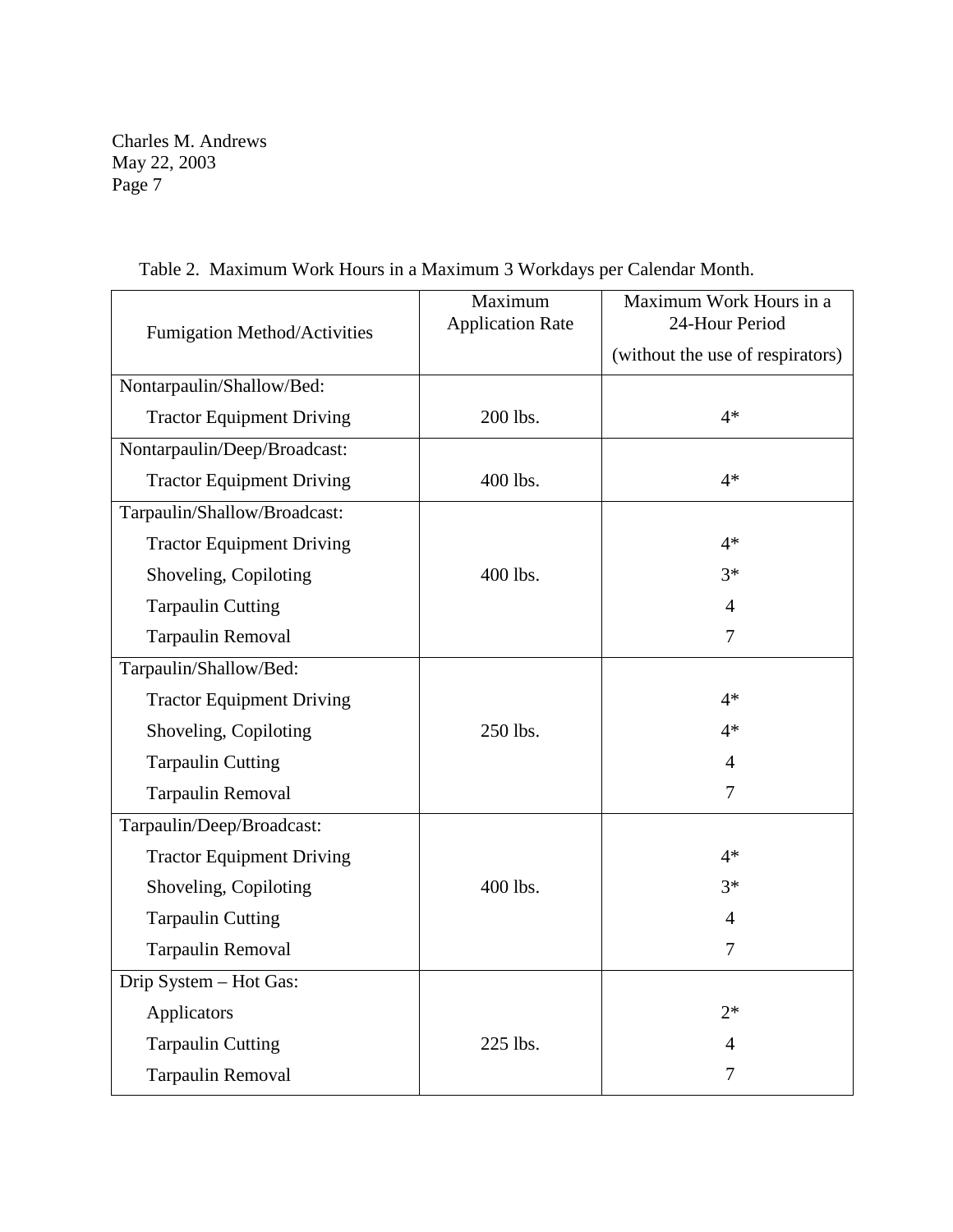> \*If the actual methyl bromide application rate is less than the maximum application rate shown in the table above for the particular fumigation method used, the maximum work hours may be increased in accordance with the following formula:

maximum application rate for method actual application rate

x work hours in  $a =$ maximum 24-hour period

revised maximum work hours in a 24-hour period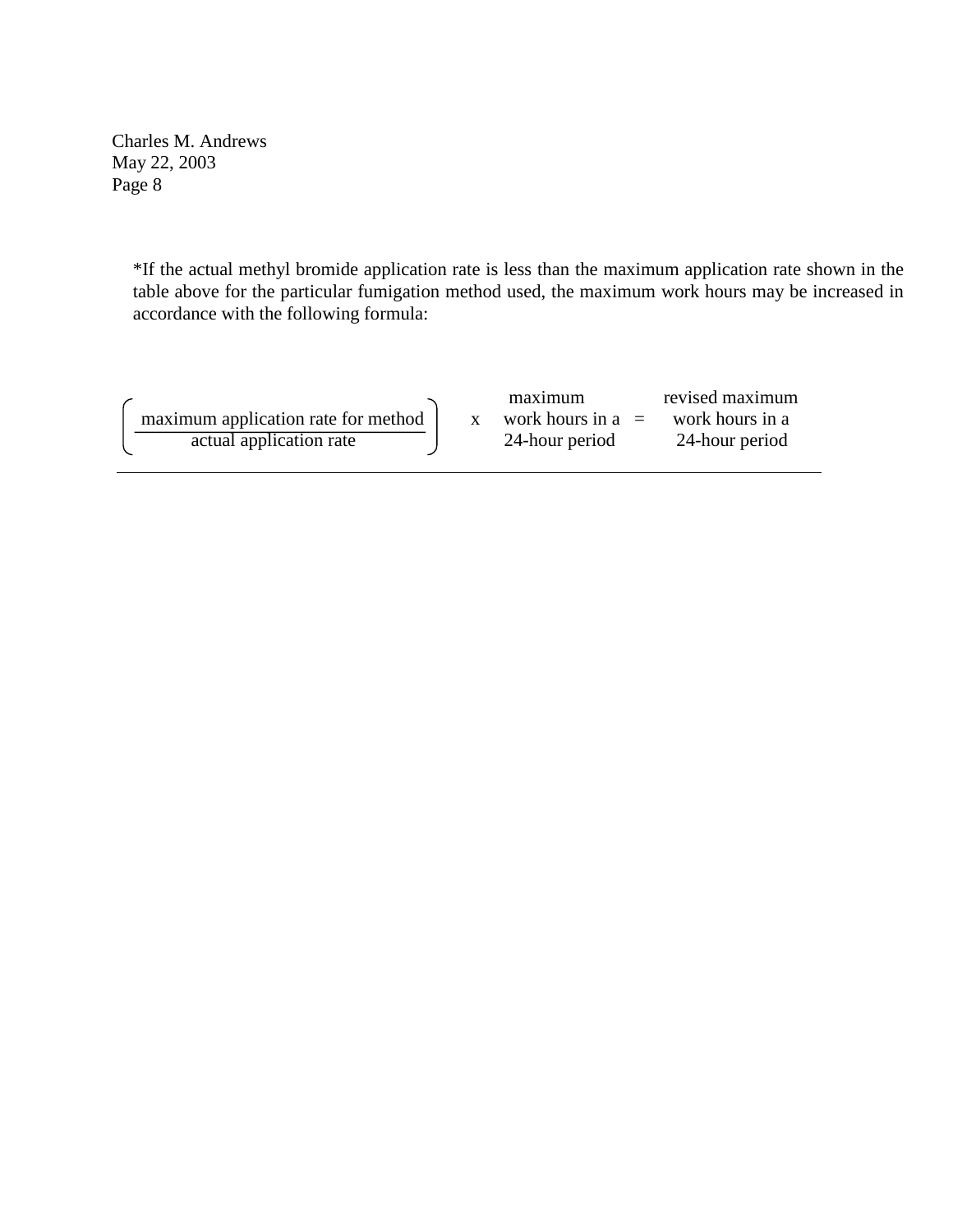# **Appendix A**

# Methods of Fumigation for Methyl Bromide

The fumigation shall be made only in accordance with the following restrictions: (1) Nontarpaulin/Shallow/Bed

- (A) Application rate shall not exceed 200 pounds of methyl bromide per acre.
- (B) The application tractor shall be equipped with an air fan dilution system.
- (C) Rearward-curved (swept-back) chisels shall be used with: 1. closing shoes and bed-shaper, or closing shoes and compaction roller; and 2. chisel injection points positioned beneath and ahead of the closing shoes.
- (D) Injection depth shall be between 10 and 15 inches. The injection depth to preformed beds must not be below the bed furrow.
- (E) Injection spacing shall be 40 inches or less.
- (F) The soil shall not be disturbed for at least three days (72 hours) following completion of injection to the application block.
- (G) The application block restricted-entry interval shall be three days.
- (2) Nontarpaulin/Deep/Broadcast
- (A) Application rate shall not exceed 400 pounds of methyl bromide per acre.
- (B) Forward-curved chisel shall be used with:
	- 1. An application tractor equipped with an air fan dilution system, and the injection depth shall be at least 20 inches; or
	- 2. Closing shoes and compaction roller and the injection depth shall be at least 24 inches.
- (C) Injection spacing shall be 68 inches or less.
- (D) The soil shall not be disturbed for at least four days (96 hours) following completion of injection to the application block.
- (E) The application block restricted-entry interval shall be four days.
- (3) Tarpaulin/Shallow/Broadcast
- (A) Application rate shall not exceed 400 pounds of methyl bromide per acre.
- (B) Application shall be made using either:
	- 1. An application tractor equipped with an air fan dilution system, and with a plow consisting of horizontal v-shaped blades mounted by a vertical arm to the tool bar. The fumigant shall be injected laterally beneath the soil surface; or
	- 2. Rearward-curved (swept-back) chisels, closing shoes, and compaction roller shall be used.
- (C) Injection depth shall be between 10 and 15 inches.
- (D) Injection spacing shall be 12 inches or less.
- (E) The tarpaulin shall be laid down simultaneously (with fumigant injection) by tarpaulinlaying equipment mounted on the application tractor.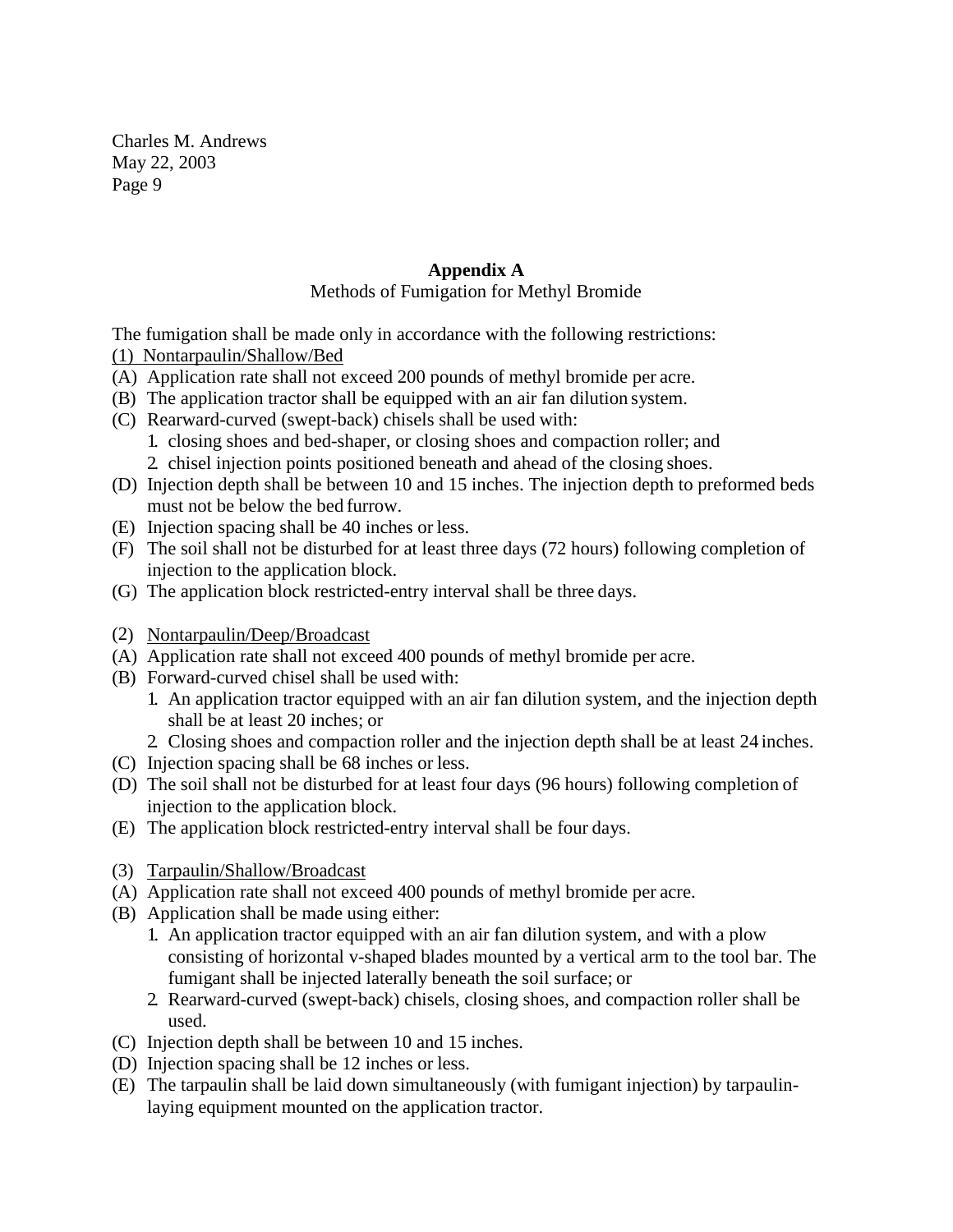- (F) The tarpaulin shall not be cut until a minimum of five days (120 hours) following completion of injection to the application block.
- (G) Tarpaulin removal shall begin no sooner than 24 hours after tarpaulin cutting has been completed.
- (H) The application block restricted-entry interval shall end at completion of tarpaulin removal, and shall be at least six days.
- (4) Tarpaulin/Shallow/Bed
- (A) Application rate shall not exceed 250 pounds of methyl bromide per acre.
- (B) Rearward-curved (swept-back) chisels shall be used with either:
	- 1. Closing shoes and compaction roller. The closing shoes shall cover the chisel marks with soil just ahead of the compaction roller, and the tarpaulin shall be laid down simultaneously (with fumigant injection) by tarpaulin-laying equipment mounted on the application tractor; or
	- 2. Bed shaper. The chisels shall be placed with the injection point under the bed shaper, and the tarpaulin shall be laid down simultaneously (with fumigant injection) by tarpaulinlaying equipment mounted on the application tractor; or
	- 3. Combination bed former and bed shaper. The chisels shall be placed between the bed former and the bed shaper. The tractor with the tarpaulin-laying equipment shall immediately follow the application tractor.
- (C) Injection depth shall be between 6 and 15 inches. The injection depth to preformed beds must not be below the bed furrow.
- (D) Injection spacing shall be 12 inches or less.
- (E) The tarpaulin shall not be cut until at least five days (120 hours) following completion of injection to the application block.
- (F) If tarpaulins are removed before planting, tarpaulin removal shall begin no sooner than 24 hours after tarpaulin cutting has been completed. The application block restricted-entry interval shall end at completion of tarpaulin removal, and shall be at least six days.
- (G) If tarpaulins are not to be removed before planting, the application block restricted-entry interval shall either:
	- 1. consist of the five-day period described in subsection (E) plus an additional 48 hours after holes have been cut for planting, or
	- 2. be at least 14 days. If this option is chosen, the methyl bromide air concentration underneath the tarpaulin must test less than five parts per million before planting begins.
- (5) Tarpaulin/Deep/Broadcast
- (A) Application rate shall not exceed 400 pounds of methyl bromide per acre.
- (B) Forward-curved chisels shall be used with either:
	- 1. An air fan dilution system on the application tractor; or
	- 2. Closing shoes and compaction roller.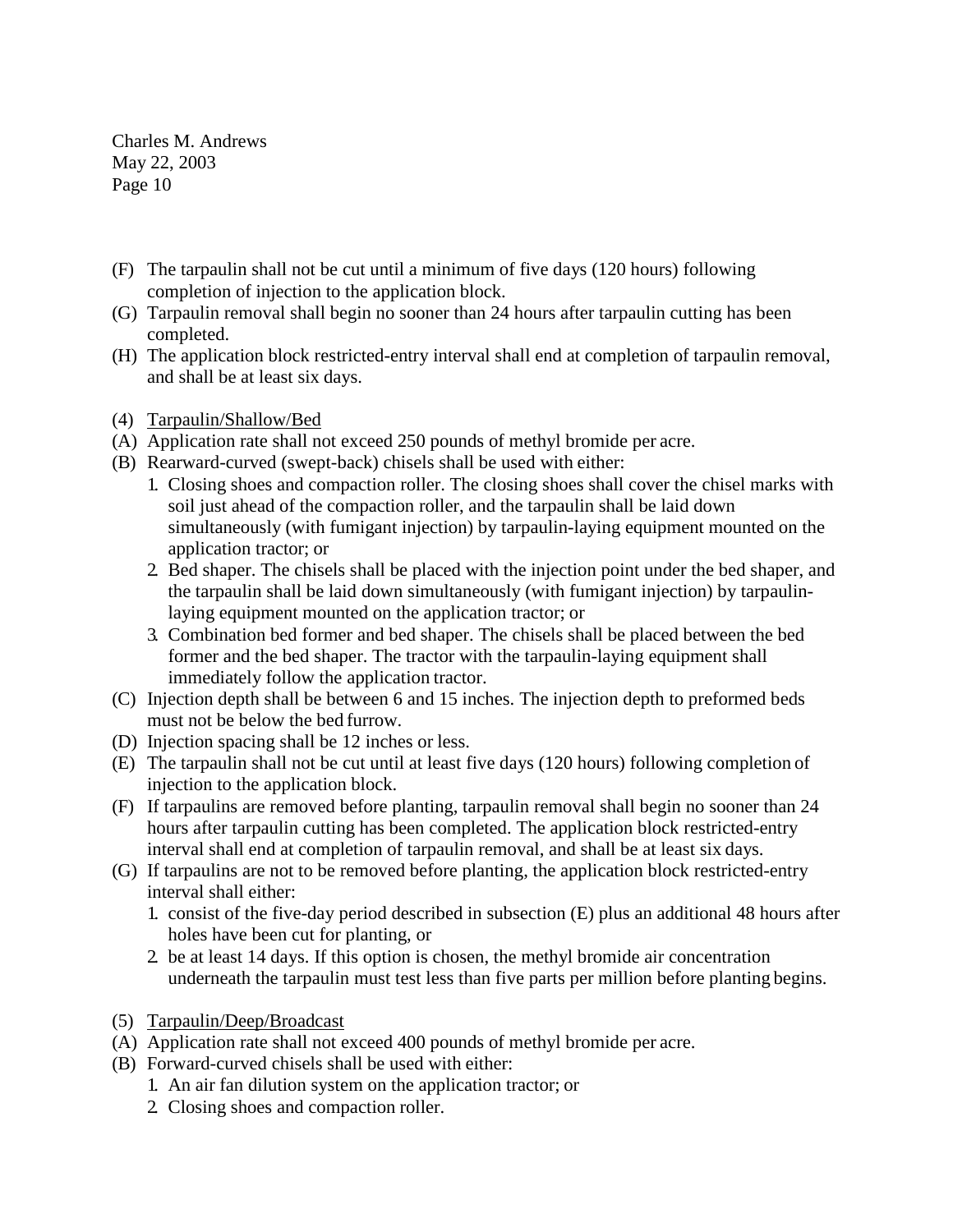- (C) Injection depth shall be at least 20 inches.
- (D) Injection spacing shall be 66 inches or less.
- (E) The tarpaulin shall be laid down simultaneously (with fumigant injection) by tarpaulinlaying equipment mounted on the application tractor.
- (F) The tarpaulin shall not be cut until at least five days (120 hours) following completion of injection to the application block.
- (G) Tarpaulin removal shall begin no sooner than 24 hours after tarpaulin cutting has been completed.
- (H) The application block restricted entry interval shall end at completion of tarpaulin removal, and shall be at least six days.

## (6) Drip System - Hot Gas

A hot gas application through a subsurface drip irrigation system to tarpaulin-covered beds may be used if all of the following criteria are met:

- (A) Application rate shall not exceed 225 pounds of methyl bromide per acre.
- (B) The fumigant shall be injected beneath the soil surface at a minimum depth of one inch.
- (C) The portion of the drip system used in the fumigation shall be physically disconnected from the main water supply during the fumigation to prevent possible contamination of the water supply.
- (D) All fittings and emitters underneath the tarpaulin shall be buried in the soil to a minimum depth of one inch.
- (E) Prior to the start of the fumigation, all drip tubing shall be checked for blockage, and the irrigation system connections and fittings checked for blockage and leaks using pressurized air and/or water. The end of each drip tubing shall be placed under the tarpaulin prior to introduction of fumigant.
- (F) The tarpaulin shall be placed and inspected for tears, holes, or improperly secured edges prior to fumigating. Repairs and adjustments shall be made before the fumigation begins.
- (G) Prior to the start of the fumigation, all fittings above ground and outside of the tarpaulin shall be pressure-tested with compressed air, water, or nitrogen gas to a maximum pressure of 50 pounds per square inch. A soap solution shall be used to check the fittings for leaks if using air or nitrogen. All apparent leaks shall be eliminated prior to the fumigation. All drip tubing with emitters connected to the distribution manifold not covered by the tarpaulin shall be sealed to prevent fumigant loss through the emitters.
- (H) Prior to introducing the fumigant, the drip system shall be purged of water by means of pressurized gas, such as  $CO<sub>2</sub>$  or nitrogen.
- (I) The drip system shall be purged prior to disconnecting any line containing the fumigant.
- (J) After purging, drip tubing shall be pinched off and then disconnected from the distribution manifold. All disconnected tubing leading into the treated field shall be secured to prevent gas from escaping.